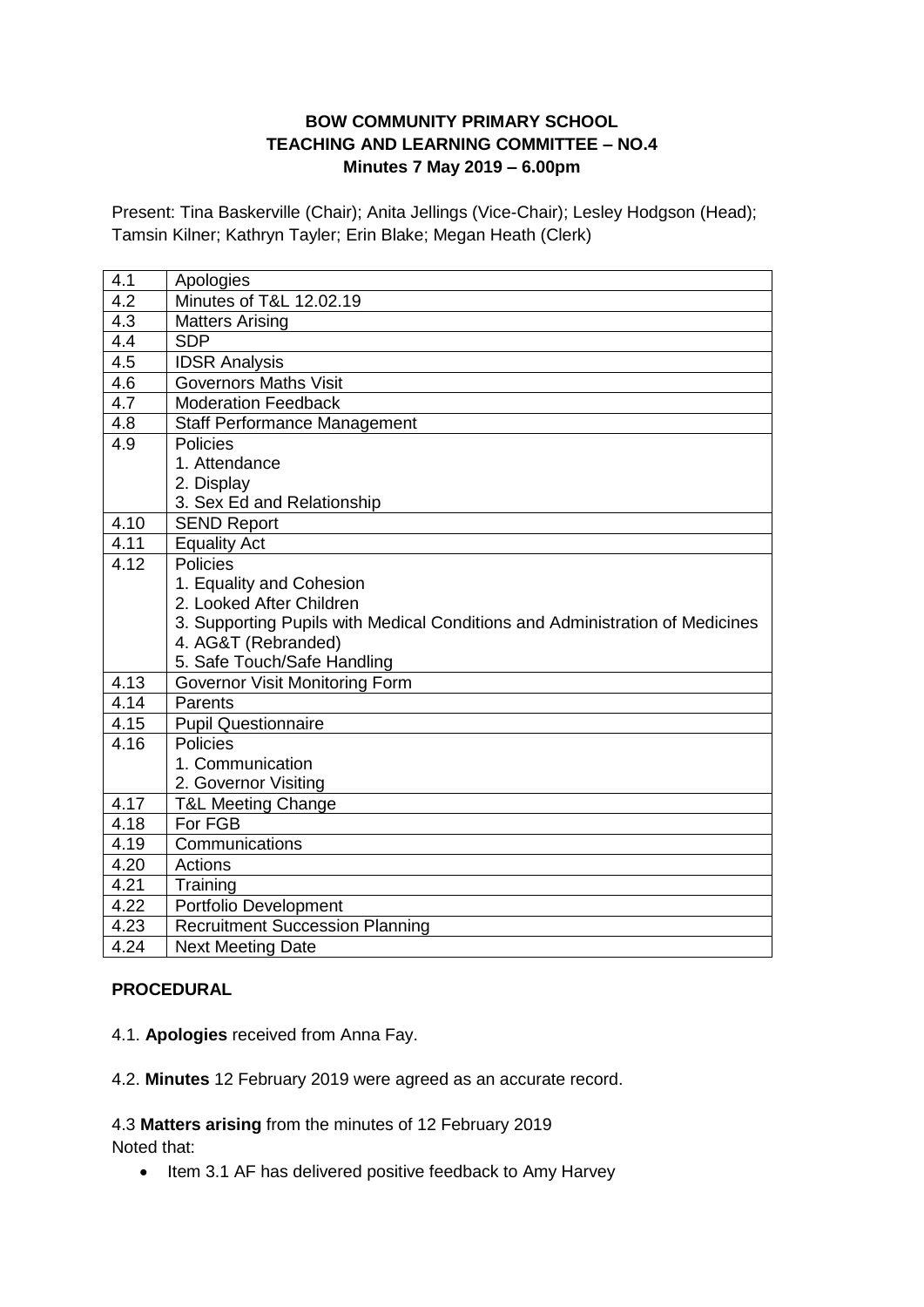- $\bullet$  Item 4.2 Item on agenda (Item 12.4)
- $\bullet$  Item 4.4.3 Item on agenda (Item 12.5)
- Item 4.4.5 The SEND policy has been updated and ratified at FGB.
- Item 4.4.5 LH has removed the 2017 SEND report from the policy section of the website.
- Item 5.1 Item carried forward due to lead governor leaving. EB to take this on.
- Item 5.3.1 Item carried forward.
- $\bullet$  Item 5.3.2 Item on agenda (Item 13)
- Item 6.2 TB to chase TN to confirm action has been completed.

**ACTION: LH to remove duplicate SEND policies from school website so that the only copy is on the 'Policy' page; EB to look into what is already happening, with regards to the Community Engagement Plan; EB to explore the possibility of a Village Hall noticeboard; TK to explain to MA and EB how to review policies; TB to confirm that TN has handled complaint regarding quality of the Exclusion Training.**

### **CURRICULUM AND STANDARDS**

### 4.4 **SDP**

Noted that:

- The SDP is going well, the staff are on track and achievements are being made.
- Certain tasks cannot be achieved due to budget constraints, these will not be removed, but have been noted.
- Nothing on the SDP is standing out as unachievable.
- *Governors asked how the budget will impact the SDP.*
	- o It will have a greater impact on staff, over children.
	- o SEND is the area which will see the greatest impact.
	- o We only receive £4500 per SEND pupil, but we need £6000.
	- o Staff are already being affected.
- *Governors asked how the budget is already affecting staff.*
	- $\circ$  LH explained how TAs there are fewer sessions covered with TA's in class, this leaves teachers unsupported in lessons trying to support other pupils with needs and having to deal with potential outbursts from other class members alone. This is increasing staff workloads. One member of staff is on sick leave.
	- o We have 5 classes and only 3.5 TAs. The children further up the school are less dependent and therefore have less TA time, however, there are many who would benefit from extra support.
- *Governors asked what can we do.*
	- o LH explained how the current situation is unprecedented.
	- $\circ$  Families elsewhere in the country have been seeking a government judicial review regarding the current situation.
	- $\circ$  The funding for schools does not take into account the increase in teacher pensions, staff wage increases, increases in costs, etc.
	- o Specialist provision is being looked into for one SEND pupil.
	- $\circ$  Parents are being kept aware of the current situation via the school newsletter and the media.
- *Governors asked if there are any other areas of impact.*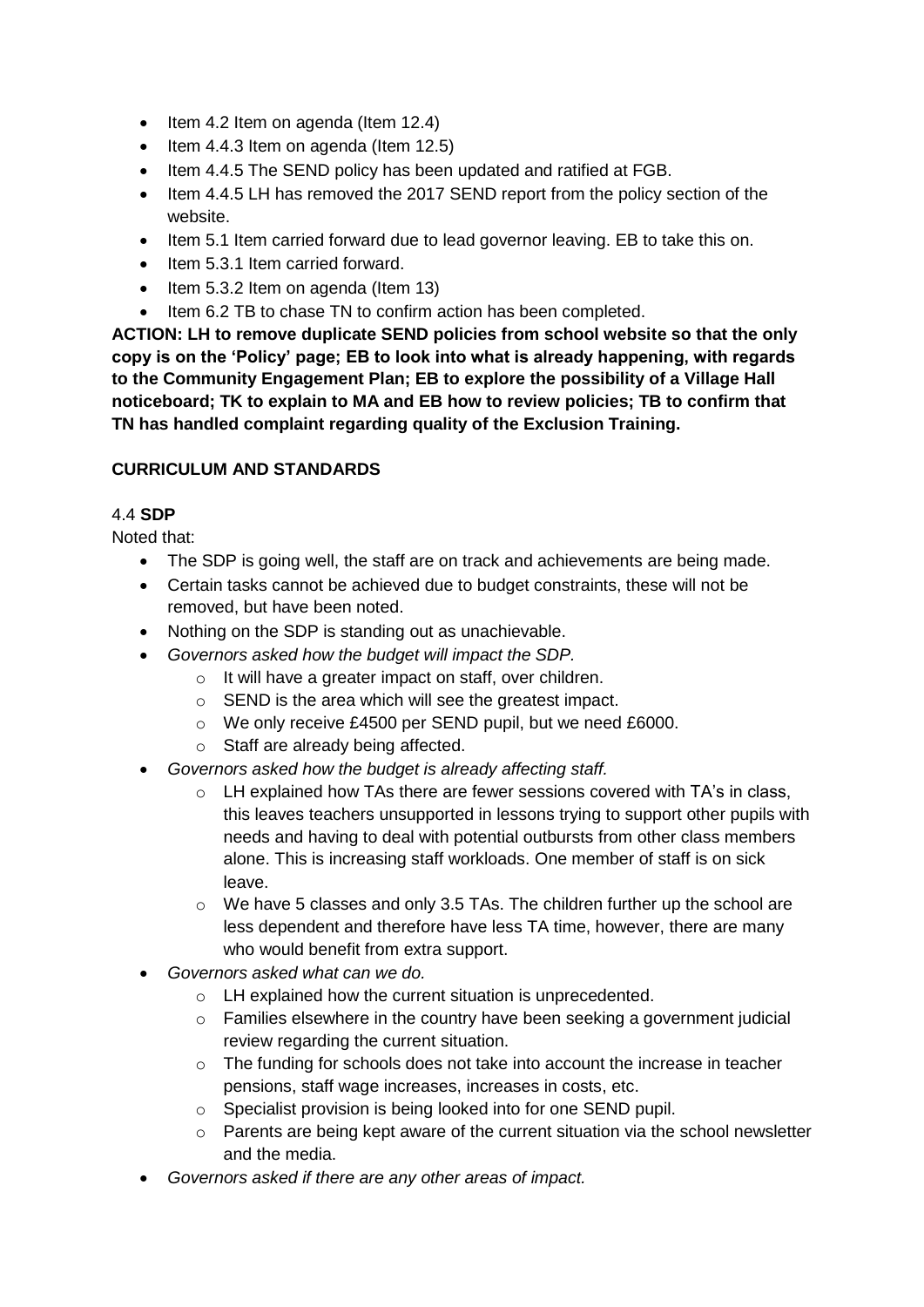- $\circ$  LH explained how the education and wellbeing of the children is paramount, and she hopes that this will not be impacted.
- $\circ$  The member of staff on sick leave is being covered internally, meaning the costs are being kept lower than seeking external cover.

## 4.5. **IDSR Analysis**

Noted that:

- The items listed on this report are the only items OFSTED will look at.
- Staff may wish to collect other areas of data, if it is useful to them.
- This report is issued annually; the first four pages are our key focus.
- Our aim is to be in the top 2 quintiles on the relative progress charts.
- The 'Disadvantaged' results are very good.
- The 'Low at KS1' results are moving in a positive direction.
- Maths needs a strong foundation installed during KS1.
- The 'KS1 attainment' details on Page 1 is of concern.
	- Amy Harvey is currently working on ensuring the strong foundation of maths in KS1 is being achieved.
- The absence, detailed under 'Behaviour', is of great concern.
	- This is largely due to unauthorised term-time holiday.
	- The Local Authority is only investigating individuals if their number of absences is over a certain number.
	- Some parents continue to request leave to take children on holiday in term time despite a warning letter being sent to all parents at the beginning of this year.
- We should always focus on the results of this report when discussing the SDP.
- Marking is being looked at, as an area which time can be saved for teachers.
- SIMS is now being used instead of SPTO.

# 4.6 **Governor Maths Visit**

Noted that:

- KT and EB circulated the Governor Leaning Walk Form to all present.
- Overall, the visit was very encouraging.
- Any Harvey was very thorough in explaining her plan. Everything witnessed on the visit was in line with the plan.
- There was consistency in the way things are being taught across the classrooms.
- The children were comfortable with asking for help and joining in with class activities.
- *Governors asked if there was an evidence of closing gaps between ability groups.*
	- The way activities are presented in classrooms means that a child can attempt a higher level activity if they feel able.
	- Individuals are closely monitored through assessments
- Doodle Maths was praised, however, this has been cut due to the budget constrictions.

### 4.7 **Moderation Feedback**

Noted that:

• This is no longer required as it in the SDP.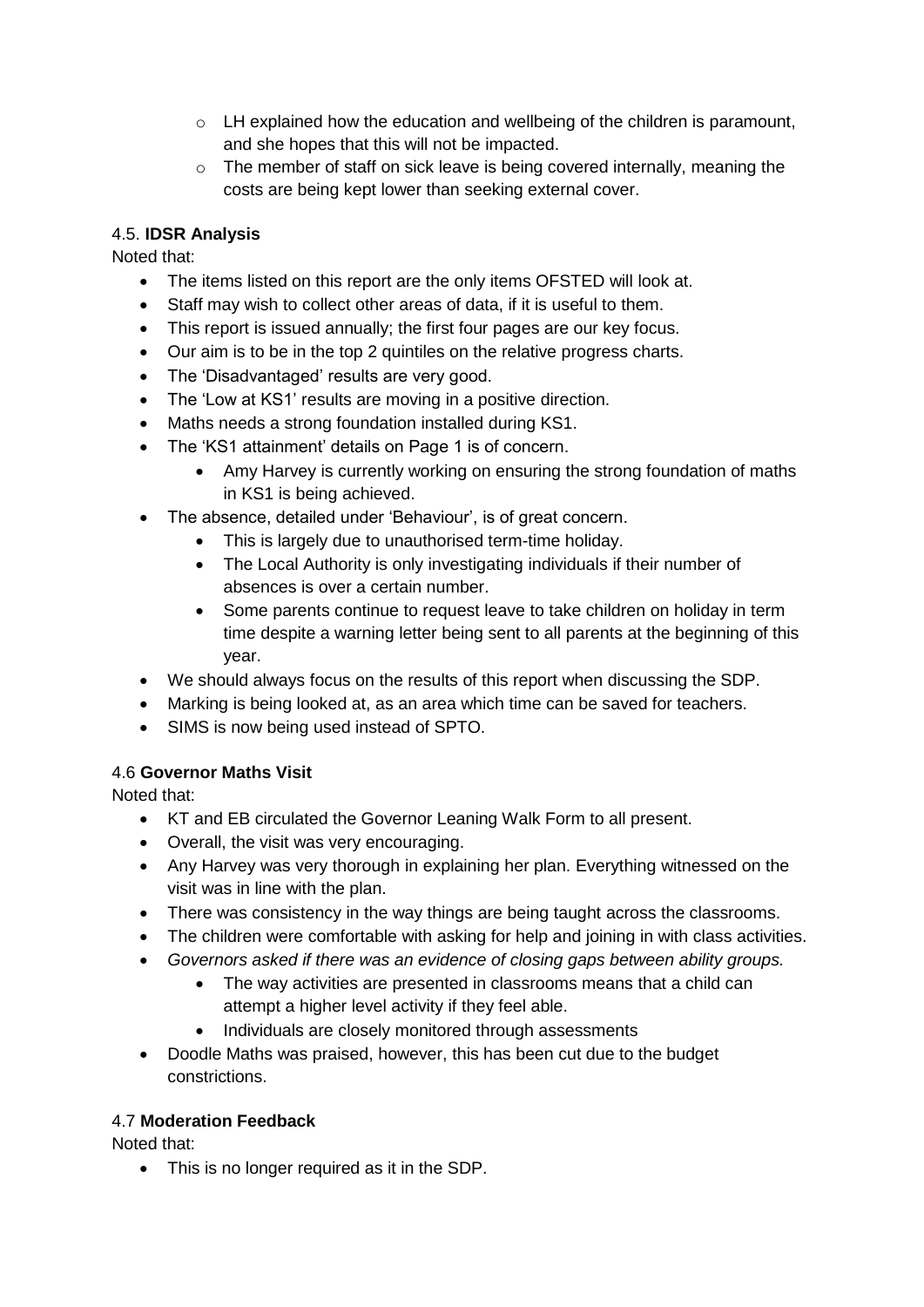• Moderation now happens internally once a term.

#### 4.8 **Staff Performance Management**

Noted that:

- The interim meetings with the teachers are complete.
- The support staff are not completed mid-term, due to lack of man-power and minimising disruption to the classes.

#### 4.9 **Policies**

4.9.1 **Attendance Policy**

Noted that:

- LH has completed this.
- To be carried forward for ratification.

#### 4.9.2 **Display Policy**

Noted that:

• This has been completed.

#### 4.9.3 **Sex Ed & Relationship Policy**

Noted that:

• This policy was updated during the Spring term.

#### **INCLUSION**

#### 4.10 **SEND Report**

Noted that:

- TB and KT will meet with AG soon.
- AG has rag rated the SEND tasks in the SDP and they are on track to complete within timeframes stated.
- There are now 4 Children in Care in the school, which is using a majority of AG's time.
- AG to provide a SEND impact statement in June.

### 4.11 **Equality Act**

Noted that:

- We need equality objectives, as well as a policy.
- Whimple Primary Schools Equality policy was explored.
- A sub-committee, of governors and staff, was suggested to produce an equality policy.
- Equality objectives will be embedded into the SDP.
- We do not need a separate transgender policy, it can all be incorporated into the equality policy.
- The uniform policy is to be updated to be unisex.
- The need to celebrate diversity is not clear in our policy, the sub-committee need to consider this.
- Only audits are aware of our achievements, the IDSR is not.
- Girls vs. boy data will still be required.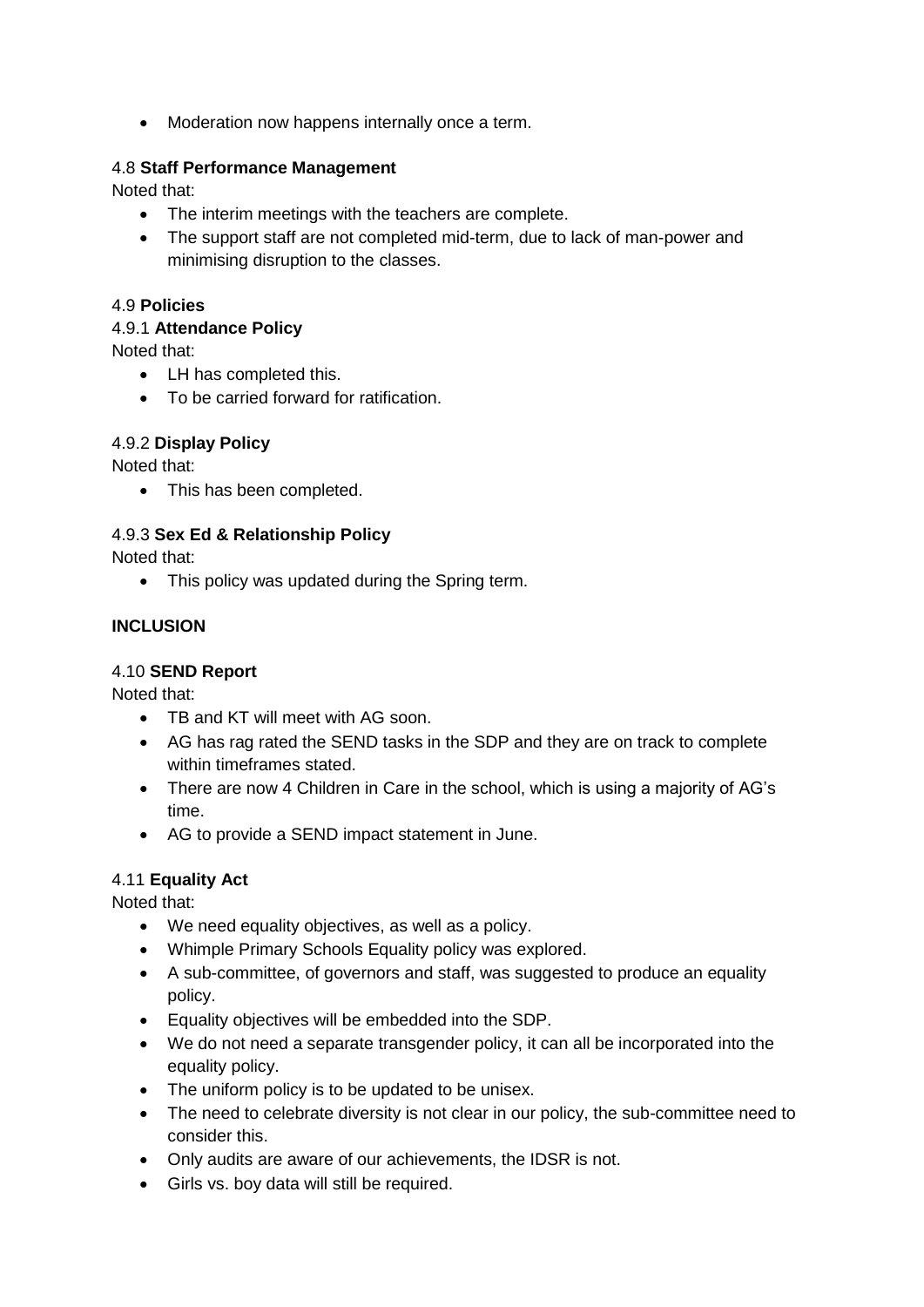# **ACTION: TB to prepare a proposal for FGB 5**

### 4.12. **Policies**

### 4.12.1 **Equality and Cohesion**

Noted that:

• This policy is currently under review.

### 4.12.2 **Looked After Children**

Noted that:

- This policy has been renamed 'Children in Care'.
- Carried forward for ratification.

## 4.12.3 **Supporting Children with Medical Conditions and Administration of Medicines** Noted that:

- This policy has been updated.
- A new form has been created, meaning that staff can now administer non-prescribed pain relief.
- Doctors will not prescribe Cal-pol and some children do need the pain relief during the day.
- Non-pain relief medications (eg. Cough medicines) are not covered by this policy.

Proposed by TB. Seconded by KT. Agreed by ALL.

### 4.12.4 **AG&T (Rebranded)**

Noted that:

• This item is carried forward.

# 4.12.5 **Safe Touch/Safe Handling Policy**

Noted that:

• Minor changes have been made.

Proposed by TB. Seconded by KT. Agreed by ALL.

# **COMMUNITY AND PARENT LINKS**

### 4.13. **Governor Visit Monitoring Form**

Noted that:

- *LH asked if governors still need visiting forms.*
	- o AJ explained that they need guidelines and focused items to observe.
- The main items to focus on during visits, as detailed at the new governor training, are having a clear aim, linking with the SDP and any questions wanting to be asked. There is no specific format with which the visit has to be reported back.
- AJ is continuing to develop the new forms.

### **ACTION: AJ to ensure guidance around governor visits to the school and the reporting of visits to the school is incorporated into the portfolio development.**

### 4.14 **Parents**

Noted that:

FOBS' Mother's Day fundraising was successful.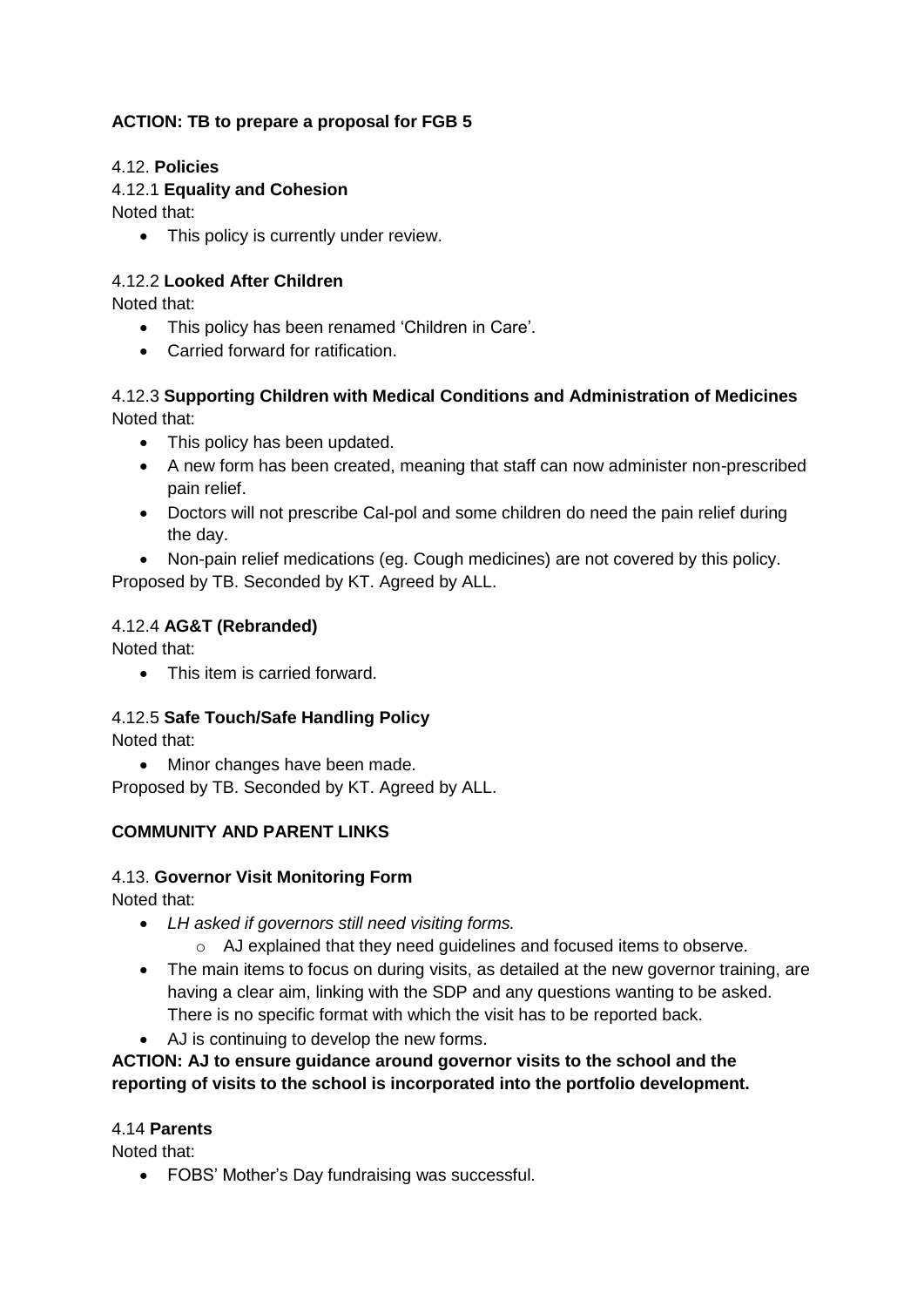- OFSTEDs main focuses are staff well-being and parent voice.
- Getting parents to attend governor meetings has always been difficult.
- There is a hope that once the ParentLite system is running that more feedback may be generated.

### 4.15 **Pupil Questionnaire**

Noted that:

- The questionnaire has not yet been prepared.
- Staff were asked for input, the focus is to be on marking and feedback.
- Marking takes approximately 5-6 hours of teachers' time per week, so any reduction would greatly ease their workload.
- Staff have generated questions, aimed at the KS2 classes.
- *Governors asked whether questions about mental health and overall happiness should be incorporated into the questionnaire.*
	- o LH believes that children with mental health issues would be detected via CPOMS and regular staff discussions.
	- o Anxiety as an issue seems to be spoken of regularly in the media.
	- o Ways to help parents manage their emotional wellbeing and support their children were explored.
- *Governors asked if we should send a communication to parents detailing advice on how to deal with anxiety.*
	- o There is already a lot of advice available.
	- o There is no available resources to be able to work out individual plans.
	- o A potential wellbeing session at the school for parents was discussed.

### **ACTION: TK to seek well-being practitioner to talk to parents.**

### 4.16 **Policies**

### 4.16.1 **Communications Policy**

Noted that:

- There are no major changes to this policy.
- "Or carers" added after each mention of parents, to fit with our increase of children in care.

Proposed by TK. Seconded by TB. Agreed by ALL.

### 4.16.2 **Governor Visiting Policy**

Noted that:

- There are no changes to this policy.
- This will need to be cross referenced with new governor visit form.

Proposed by TK. Seconded by TB. Agreed by ALL.

### **GOVERNANCE**

### 4.17 **T&L Meeting Change**

Noted that:

 Moving T&L meetings to be during the school day would have huge advantages for LH and AF.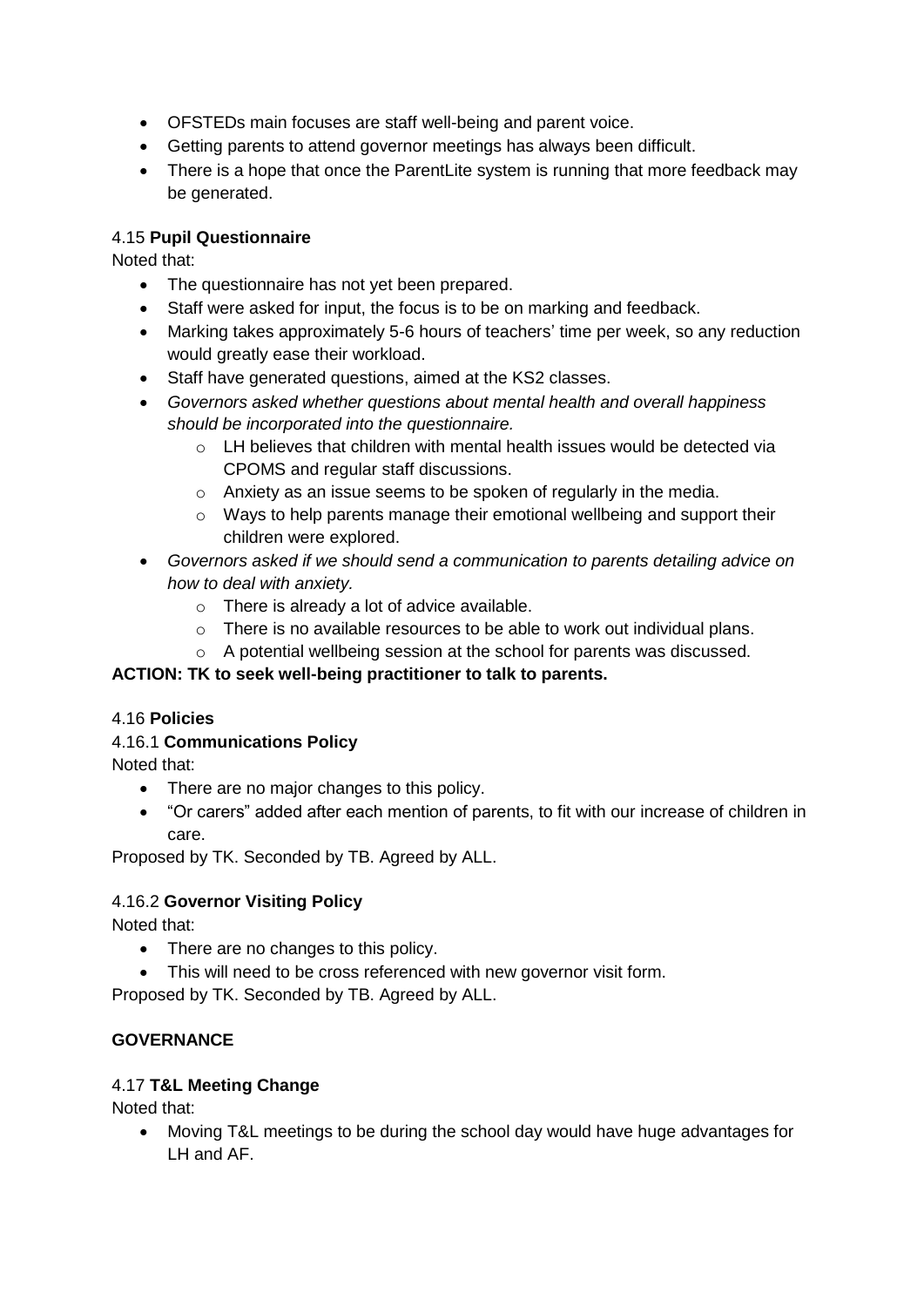- TK is available Mondays and Fridays; KT is available after July; EB can be available, childcare pending; MH is available.
- Friday is the favoured day as it will have lowest impact on children.

### 4.18 **For FGB**

Noted that:

- Items to be taken to FGB
	- o Equality Policy (as per ACTION in item 4.11)
	- o The budget impact on T&L.

### 4.19 **Communications**

Noted that:

• There are no communications from this meeting.

### 4.20 **Actions**

Noted that:

- The GAC was updated.
	- o 'Safeguarding update' removed as it has been completed already.
	- o 'SEF update' is not required. *Governors asked why the SEF is not needed.* It is very similar to the SDP.
	- o 'School council update' removed.
	- o Maths walk removed as it has been completed already.
	- o 'SEN learning walk' updated to remove 'Look at the quality of intervention provision' and to include looking at the progress of children in care.
	- o 'Playground buddies' removed as this is not currently running.
	- o TK to look into effective mechanisms for communications.
	- $\circ$  'SATS overview' moved to FGB as the results will not have been received before the next T&L meeting.

# 4.21 **Training**

Noted that:

 KT requested governor safeguarding training and governor SEND training, during the autumn term.

### 4.22 **Portfolio Development**

Noted that:

- The T&L Annual Cycle document, circulated prior to the meeting, was referred to.
- AJ explained the benefits of portfolios, including a reduced amount of governor meetings.
- AJ asked governors to consider which items could be sent to FGB and which should stay in the T&L committee. It was suggested that 'box checking' items could go to FGB.
- EB stated how she believes clear portfolios will give greater governor focus.
- *Governors asked if we should trial the system for a year, in case it does not work.* It was pointed out that we will be audited in that time. Also, OFSTED will ask governors specific questions on their areas of focus, and the portfolio will allow them to have a key member of staff to have as a contact.